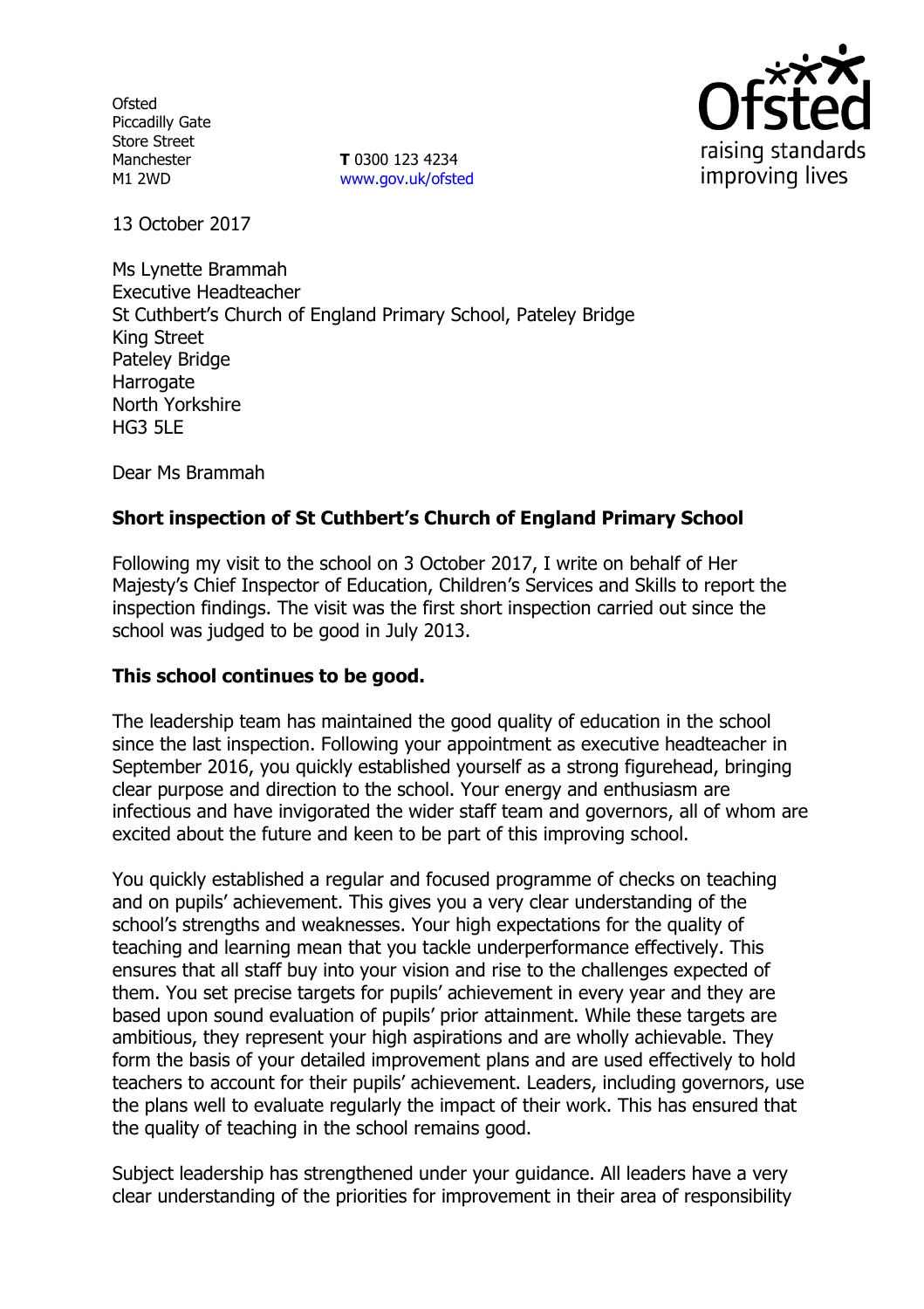

and more widely. They lead by example and have excellent subject knowledge that they readily share with colleagues. You encourage them to be outward facing and to seek out new partnerships with other schools to strengthen practice at St Cuthbert's. Research is a strong feature of your practice and means that any new ideas to secure further improvements are based on proven good practice. As a result, subject leaders share your high aspirations and expectations for continuous improvement, which places the school in a strong position moving forward.

Trusting relationships embody the strong Christian ethos of the school, which provides the moral code for both staff and pupils. Pupils are encouraged to use their generosity of spirit in their daily lives. The oldest pupils show great maturity in being strong role models for some of the youngest pupils. For example, when I was talking to a group of pupils, some of the younger ones were very eager and excited to share their views. One of the older boys gently placed a hand on the arm of one of the younger pupils, who was excitedly talking over another. This action alone quietened the younger pupil and allowed their peer to finish speaking. Pupils say that they enjoy the wide range of activities provided for them through the wellorganised and engaging curriculum and the raft of after-school activities. The pupils' health and safety committee provides a good example of the opportunities given to pupils to allow them to contribute to school life and to be responsible.

Since your appointment, you have tackled meticulously the areas for improvement identified at the last inspection. You provide strong guidance on the approaches to teaching you want to see. For example, you wanted pupils to have increasing opportunities to work collaboratively and to be able to talk about their learning. You also wanted both teachers and teaching assistants to encourage pupils to use more ambitious vocabulary. Both of these elements that you desired are now an established part of learning in all classes.

In addition, you introduced regular progress meetings with staff, to check on pupils' achievement. At these meetings, you examine the progress of all pupils and determine whether anyone needs additional support to get them back on track with their learning. This is strengthening pupils' outcomes across the school and your internal assessment information supports this. There remain a couple of pockets of historic underachievement in writing, of which you are already aware and for which you have interventions in place. In 2017, the provisional outcomes for key stage 2 indicate that you have made strong gains in the proportion of pupils reaching the higher standard in reading, writing and mathematics, which is a marked improvement on 2016. The proportions of pupils reaching the expected standard remain broadly in line with the national averages, and you acknowledge that increasing the proportion of pupils reaching the expected standard, particularly in reading and writing, is an area for further improvement. That said, pupils' outcomes remain good overall and there is a strong picture of achievement coming through in all year groups.

Children enter Nursery demonstrating skills that are typical for their age and stage of development. As a result of effective transition arrangements and strong relationships, children quickly settle into Nursery. Historically, children make good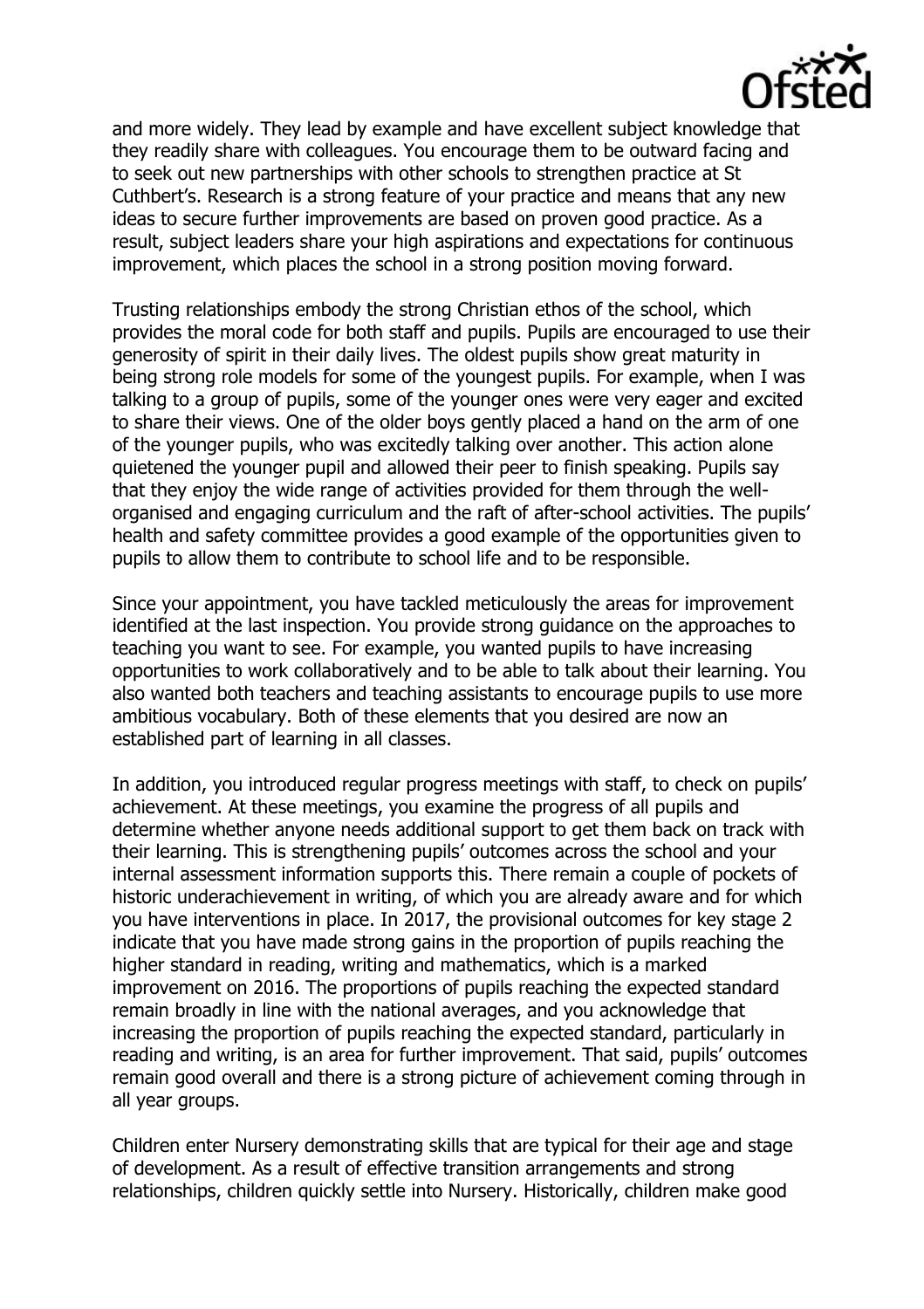

gains in their learning from their starting points and greater proportions of children reach a good level of development by the end of Reception Year compared with national averages. However, in 2016 and 2017, this dipped slightly. While the complex needs of small numbers of children in each year group contributed to this, it is in part because fewer children achieved the standard expected in writing. This impacted upon the overall proportion of children reaching a good level of development at the end of Reception. While current early years provision is good, there are still too few opportunities for mark making, particularly in free-choice activities.

### **Safeguarding is effective.**

Leaders, including governors, have ensured that all safeguarding arrangements are fit for purpose. Records are detailed and recruitment procedures follow local authority recommended principles, which ensures that all staff employed to work with children are fit to do so. Staff are trained regularly in all aspects of safeguarding and know how important it is to refer any concerns to you as the dedicated safeguarding officer. All staff are vigilant in ensuring that pupils are safe in school and you take prompt action in referring any safeguarding concerns to appropriate agencies. You have developed strong partnerships with these agencies to secure any necessary support.

Pupils speak confidently about how safe they feel in school. They have a good understanding of the risks to their safety, including online safety. Pupils take a measured approach to bullying. One pupil explained: 'There is sometimes some bullying, but teachers do all they can to sort it out and to make it easy to tell!' Pupils who responded to the online survey expressed their confidence in teachers' readiness to support them and listen to them. Such strong and trusting relationships form the bedrock of the school's success in developing pupils' strong personal and social skills effectively.

Governors undertake their responsibilities diligently by ensuring that all policies and procedures are compliant with statutory requirements. Governors demonstrate sensitivity to individual families and are careful of the information placed on their website that reflects any barriers to learning experienced by those pupils eligible for additional pupil premium funding. Governors meet regularly to ensure full health and safety assurance and use their visits to school to validate the effectiveness of such policies. They ensure that there is a strong culture of safeguarding in the school.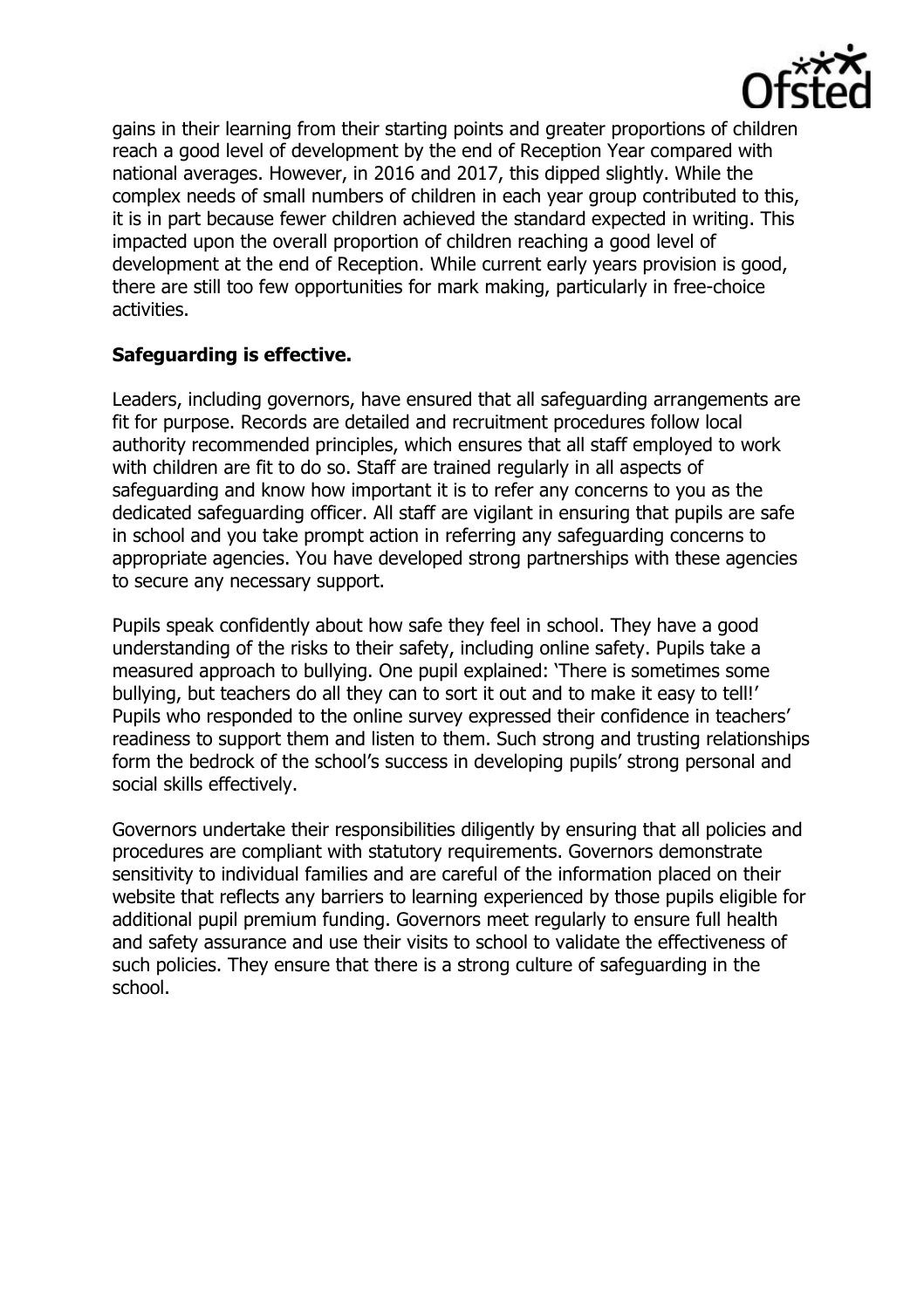

## **Inspection findings**

- $\blacksquare$  I came to the school wanting to find out how effectively teachers were planning and delivering activities that meet the needs of pupils in mixed-age classes, particularly in writing. I also wanted to see whether teaching enabled middleability pupils to make good progress in their reading, writing and mathematics. Together with the subject leaders, you have already improved the quality and consistency of teachers' planning in both English and mathematics. Teachers pay careful consideration to the progression of skills identified within the age-related expectations of the national curriculum when they plan a unit of work. Wherever possible, they use wider studies to provide a meaningful context for pupils' learning. For example, younger pupils learned measuring skills in order to compare the circumference of their heads when studying 'All about me' in science. At the same time, older pupils were developing their understanding of recount, by listening to eye-witness accounts from The Blitz. This is now a consistent feature of practice across the school.
- In mathematics, you have placed a greater focus on developing pupils' reasoning and problem-solving skills and ensure that pupils, particularly middle- and lower ability pupils, can access a range of practical resources to support their learning. Provisional pupils' outcomes for 2017 show a steep rise in the proportions of pupils reaching the high standard and a marked improvement in pupils' overall average score, which is above the national figure. You are keen to maintain this improvement and strengthen further the proportion of pupils attaining the expected standard, which remains broadly average.
- Your analysis of pupils' achievement in 2016 identified that pupils' use and understanding of vocabulary had prevented more pupils reaching the expected standard in writing. One of your priorities has been to extend pupils' general knowledge and extend their understanding of subject-specific vocabulary and expressive language. Whenever possible, good-quality texts provide a stimulus for pupils' writing and enable pupils to write in a range of styles. The essential skills of English grammar, spelling and punctuation are taught beforehand to good effect. This is giving pupils, particularly middle-ability pupils, a purpose for their writing and providing them with the tools to be successful writers. Occasionally, teachers do not practise the essential skills sufficiently to enable pupils to write with confidence. When this happens, pupils' outcomes in writing dip. You recognised that this is an area where you need to secure greater consistency.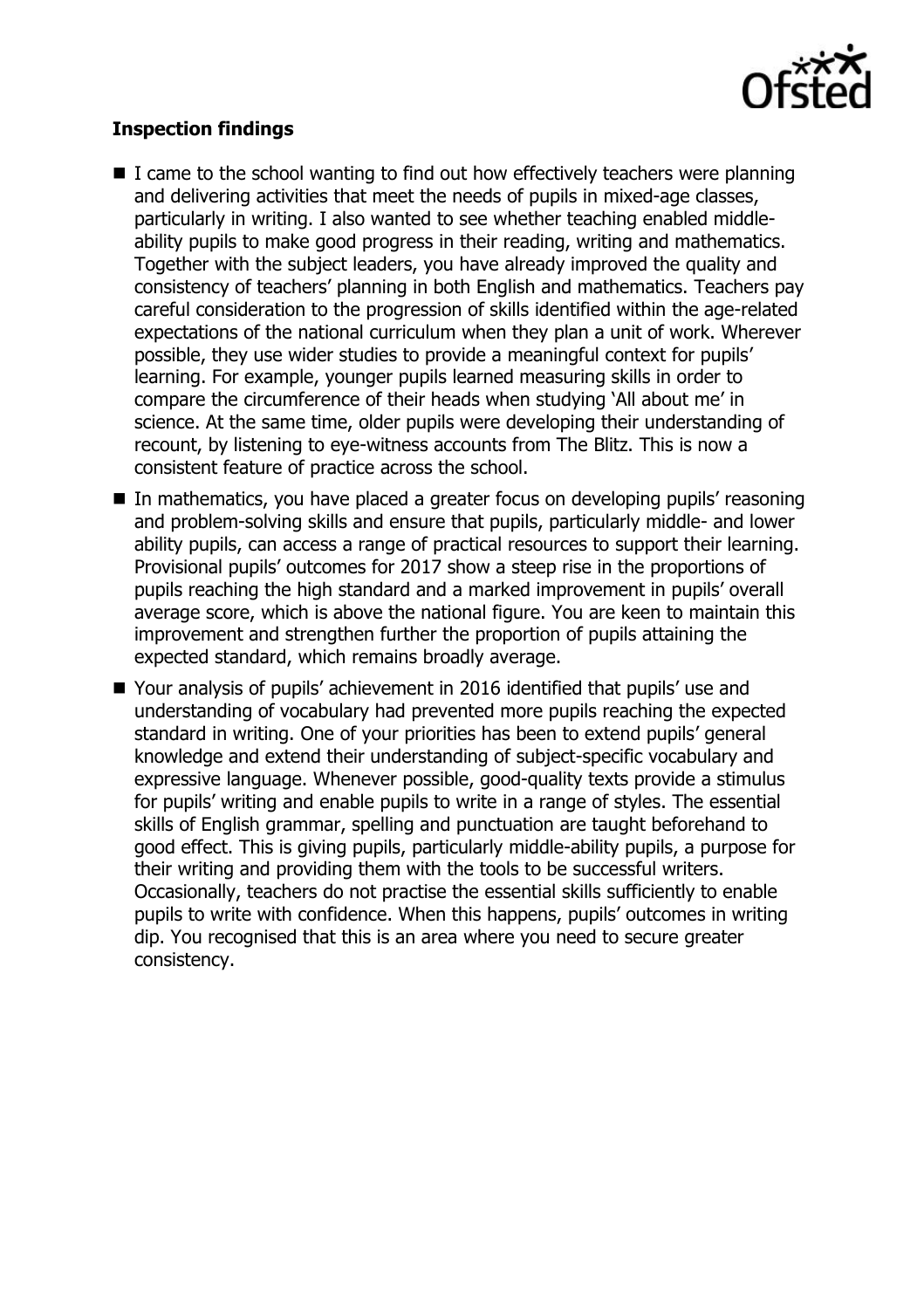

- $\blacksquare$  I also wanted to examine children's writing in early years. Children are encouraged to use their early phonic knowledge to attempt to sound and write words successfully. There is great emphasis placed upon developing children's spoken language as a support for writing. All staff encourage children to speak in complete sentences and use effective questioning to encourage and support children to find the best words to express their feelings and thoughts accurately. While teacher-led activities are developing children's early writing skills successfully, there are too few opportunities for children to 'mark make' in activities they can chose for themselves both inside and in the outdoor environment. You know this to be the case and already have focused plans for improvement.
- The link between reading and writing is evident in teachers' planning and an army of volunteers listen to pupils read every week. However, an emerging priority for this year is to develop pupils' reading skills further. You have, rightly, identified that reading for pleasure and developing pupils', particularly middleability pupils', reading resilience need more work. This is in order that pupils are encouraged to keep going with a book when they are finding it hard or uninteresting and to challenge pupils to try increasingly sophisticated texts. You already have a detailed action plan in place to sort this relative weakness out.
- A further focus of the inspection was to examine disadvantaged pupils' achievement. The very small number of disadvantaged pupils in the school makes it difficult to assess any trends in achievement against that of other pupils nationally. Governors ensure that additional funding is used wisely to address the barriers to learning experienced by individual pupils. You have also identified a pupil premium champion in each year group to monitor closely the impact of additional support and intervention. This is ensuring that disadvantaged pupils are making equally good progress as their peers from their starting points.
- You have successfully arranged the part-time appointment of the special educational needs coordinator from your feeder high school. Although she only started in September, there is already a much sharper focus on the needs of pupils who have special educational needs and/or disabilities. She has already undertaken a detailed analysis of pupils' needs and organised provision effectively. Parents are now more actively involved in their children's learning, because of the detailed information sharing that is now commonplace. She is a fountain of knowledge and support for staff. She places great emphasis upon early identification, so that support is commissioned sooner than has previously been the case. The leadership of special educational needs provision is now very strong. Staff delivering support and interventions speak confidently about the support they provide and are already able to demonstrate the impact of their work on increasing pupils' confidence and improving pupils' progress.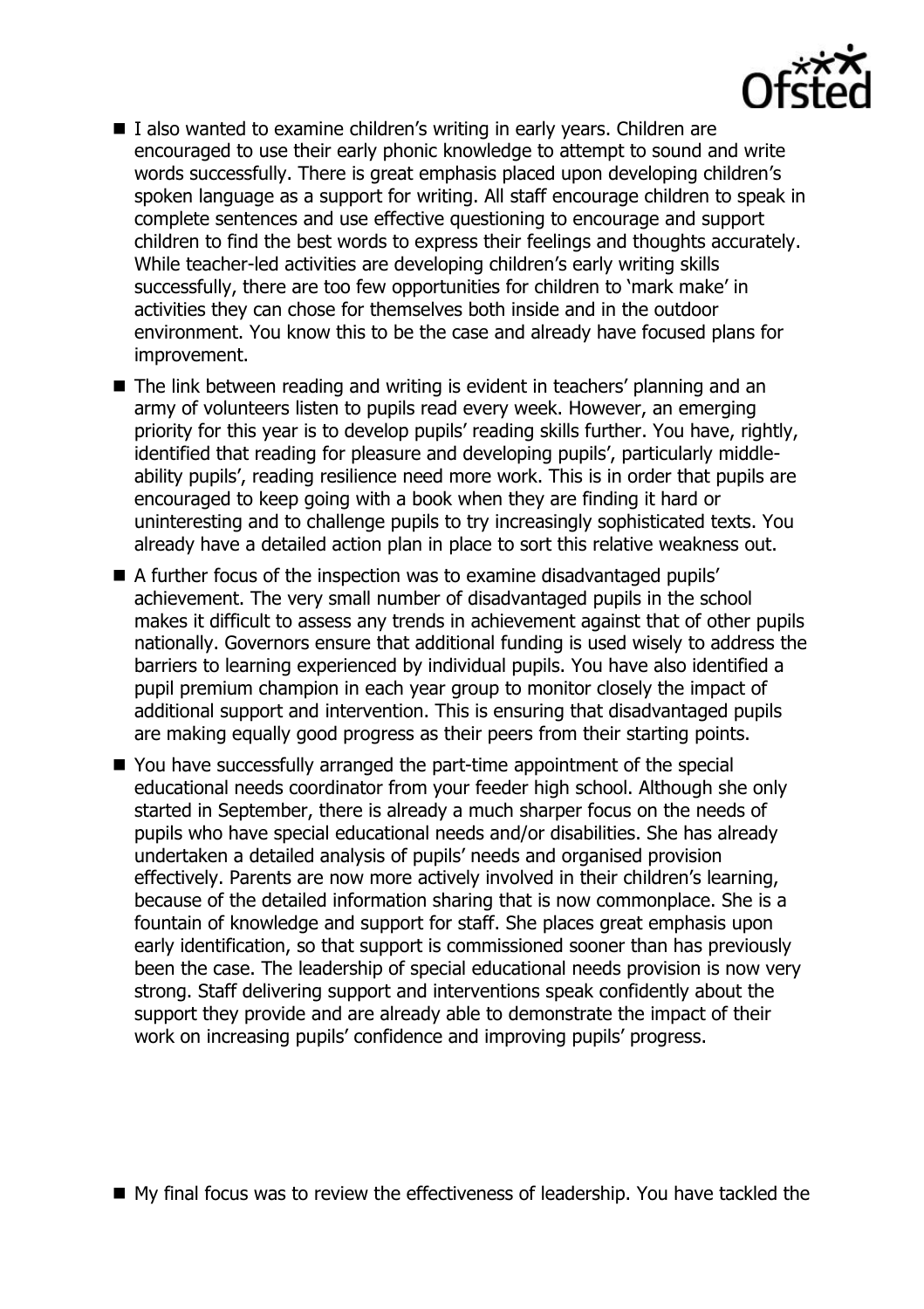

areas for improvement identified at the last inspection effectively. Through careful and regular analysis of pupils' assessment outcomes, you ensure that you have identified the right priorities for continuous improvement. You have strengthened the role of subject leaders in the school and have appointed a strong and effective leader for special educational needs. This creates a strong leadership team with much capacity for further improvement. Governors bring a range of skills and experiences to their role and ensure that any additional government funding is well spent. Together, you are looking towards the future and providing a clear direction to the school in order to continue to drive the school to be the best it can be.

## **Next steps for the school**

Leaders and those responsible for governance should ensure that:

- more pupils, especially middle-ability pupils, achieve age-related expectations, particularly in reading and writing
- $\blacksquare$  there are increasing opportunities for children in the early years to 'mark make', particularly within activities they can chose for themselves
- pupils are encouraged to read more widely for pleasure.

I am copying this letter to the chair of the governing body, the director of education for the Diocese of Leeds, the regional schools commissioner and the director of children's services for North Yorkshire. This letter will be published on the Ofsted website.

Yours sincerely

Diane Buckle

### **Her Majesty's Inspector**

### **Information about the inspection**

I met with you to discuss the impact of actions you are taking to continue to improve the school and to discuss safeguarding arrangements. We observed learning together in all classes and talked to pupils about their learning. I also held meetings with four governors, including the chair of the governing body, and held meetings with both the local authority's and diocese's school improvement adviser. I talked to pupils in classes and around school and listened to four pupils read. I reviewed the provisional results for summer 2017 in national assessment tests of pupils in early years, Year 1, the end of key stage 1 and key stage 2. I also checked the assessment information of all other year groups, and groups of pupils for the last academic year. Account was taken of the 46 responses to Ofsted's pupil survey, the 12 responses from the staff survey and the 20 responses to Ofsted's parent questionnaire, Parent View. A number of documents were scrutinised. These